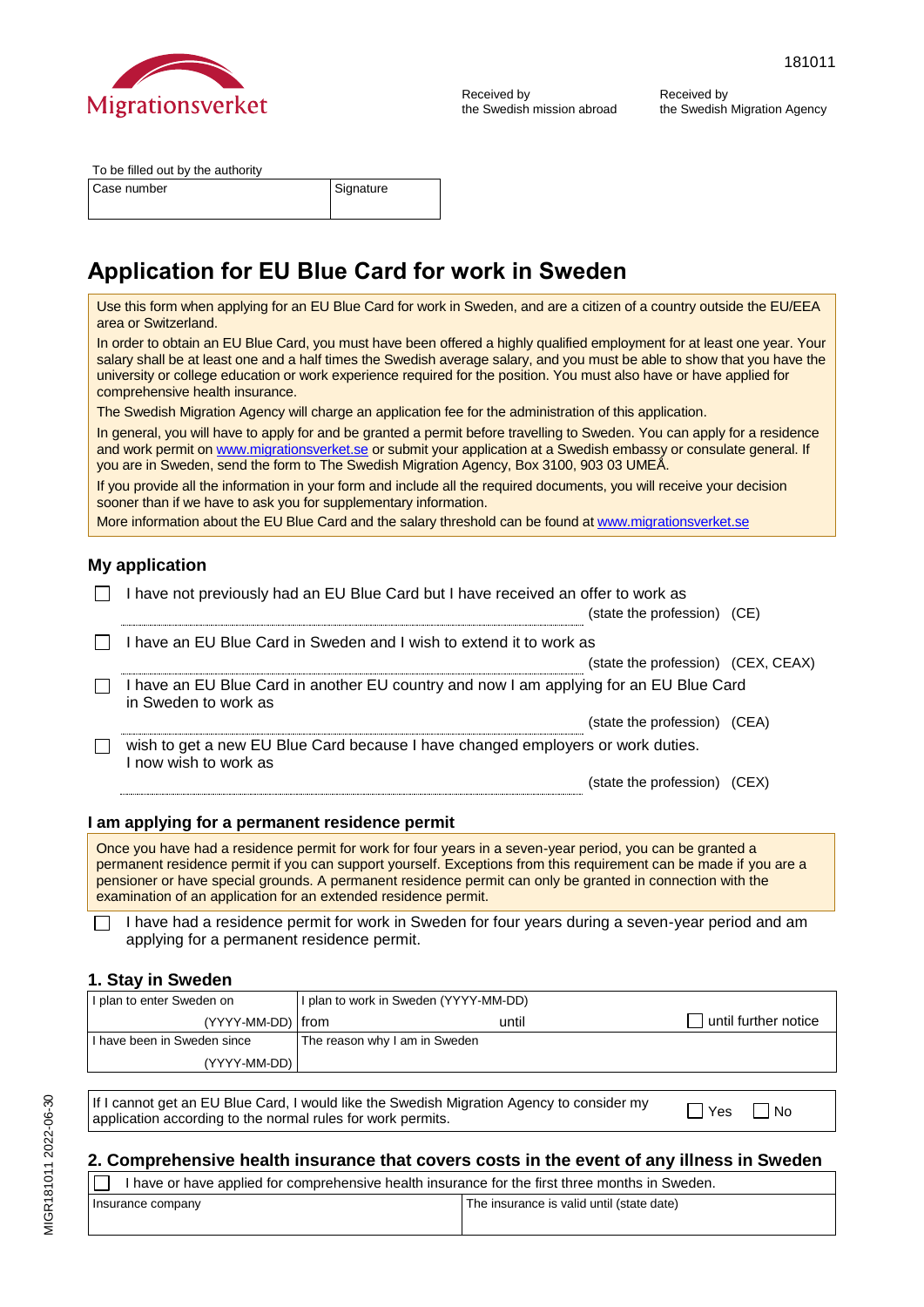#### **3. Personal details**

| Surname (family name)                                       | Previous surname, if any                        |  |
|-------------------------------------------------------------|-------------------------------------------------|--|
| First name(s)                                               | Date of birth/Personal ID No. (YYYYMMDD-NNNN)   |  |
| Citizenship                                                 | Previous citizenship                            |  |
| Place of birth                                              | Country of birth                                |  |
| Native language                                             | also speak or write (language(s))               |  |
| Are any of your relatives applying for a permit with you?   | Sex                                             |  |
| Yes (co-applicants must submit their own application)<br>No | Female<br>Male                                  |  |
| <b>Marital status</b>                                       |                                                 |  |
| Married (including registered partner)<br>Unmarried         | Cohabiting partner<br>Widow/widower<br>Divorced |  |

#### **4. Passport details**

|                                                                          |                           | Passport number          |
|--------------------------------------------------------------------------|---------------------------|--------------------------|
| National passport<br>Other passport (state type)                         |                           |                          |
| Passport issued by                                                       | Date (YYYY-MM-DD)         | Valid until (YYYY-MM-DD) |
|                                                                          |                           |                          |
| I have a permit to live (reside) in a country other than my home country | If yes, from – until when |                          |
| l No<br>Yes, country:                                                    |                           |                          |

### **5. Contact details**

#### **5.1 Address abroad**

| C/O      | Street address   |
|----------|------------------|
| Postcode | Place            |
| Country  | Telephone number |

#### **5.2 Address in Sweden**

| C/O              | Street address     |
|------------------|--------------------|
| Telephone number | Postcode and place |

#### **5.3 Email address**

#### **6. Previous applications for permits in Sweden**

|           | Have you previously applied to come to Sweden? |
|-----------|------------------------------------------------|
| $\Box$ No | $\Box$ Yes, year:                              |

# **7. Previous visits to Sweden and other Schengen countries (the most recent one first)**

| Country | from | until |
|---------|------|-------|
|         |      |       |
|         |      |       |
|         |      |       |
|         |      |       |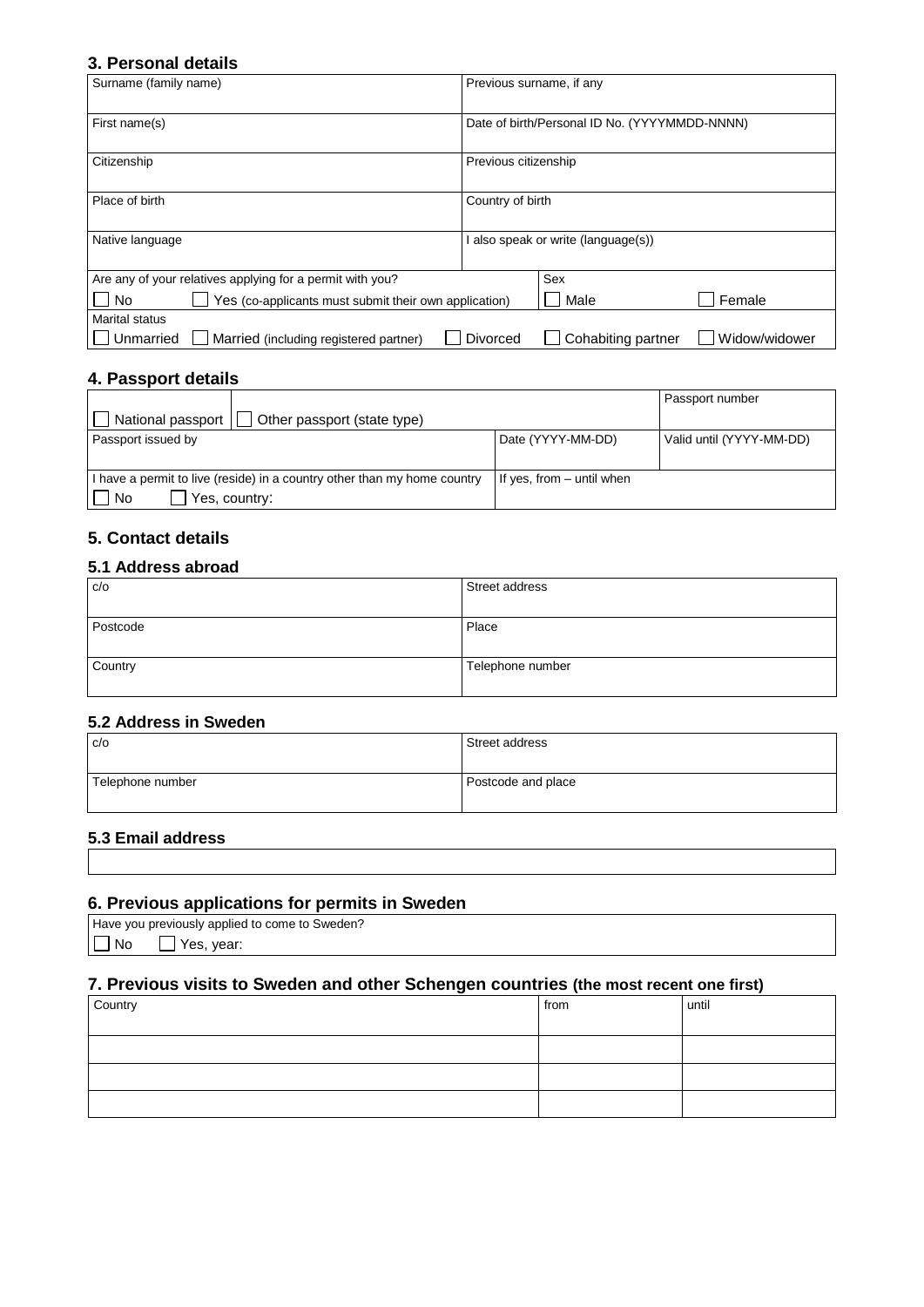#### **8. Husband/wife/cohabiting partner – personal details (All accompanying persons must submit their own application)**

| Surname                                     | Previous surname                              |                       |
|---------------------------------------------|-----------------------------------------------|-----------------------|
| First name(s)                               | Date of birth/Personal ID No. (YYYYMMDD-NNNN) |                       |
| Citizenship                                 | Previous citizenship                          |                       |
| Current address (street, place and country) |                                               | Sex<br>Male<br>Female |

#### **9. Children's personal details (Everyone applying must complete their own application)**

| Surname, First name | Date of birth | Citizenship |
|---------------------|---------------|-------------|
|                     |               |             |
|                     |               |             |
|                     |               |             |
|                     |               |             |
|                     |               |             |

**NB!** Husbands, wives and cohabiting partners and children are to use the form "Application for permit for family members of workers, researchers, athletes and self-employed persons" MIGR 132011

#### **10. Work in Sweden**

| Employer or client in Sweden                                                                |                                              |  |  |  |
|---------------------------------------------------------------------------------------------|----------------------------------------------|--|--|--|
| Contact person at the employer or client                                                    | Email address                                |  |  |  |
| Street address                                                                              | Postcode and place                           |  |  |  |
| Telephone number                                                                            | Telefax                                      |  |  |  |
| Workplace address (if different)                                                            |                                              |  |  |  |
| Describe your work assignments                                                              |                                              |  |  |  |
| From which employer (in Sweden or abroad) will you receive your salary?                     |                                              |  |  |  |
| How much will you receive in salary (before taxes) each month?                              | How many hours will you be working per week? |  |  |  |
| Will you receive any other compensation or allowances?<br><b>No</b><br>Yes                  | If yes, please state the monthly amount      |  |  |  |
| Which insurances have your employer taken out or will be taking out on your behalf?         |                                              |  |  |  |
| No-fault liability insurance<br>Healthcare insurance<br>Life insurance<br>Pension insurance |                                              |  |  |  |
| How did you learn about the work in Sweden?                                                 |                                              |  |  |  |
|                                                                                             |                                              |  |  |  |
|                                                                                             |                                              |  |  |  |
|                                                                                             |                                              |  |  |  |

## **11. Previous work in Sweden**

| Employer                     | Length of employment (from - until) |
|------------------------------|-------------------------------------|
| Reason for ending employment |                                     |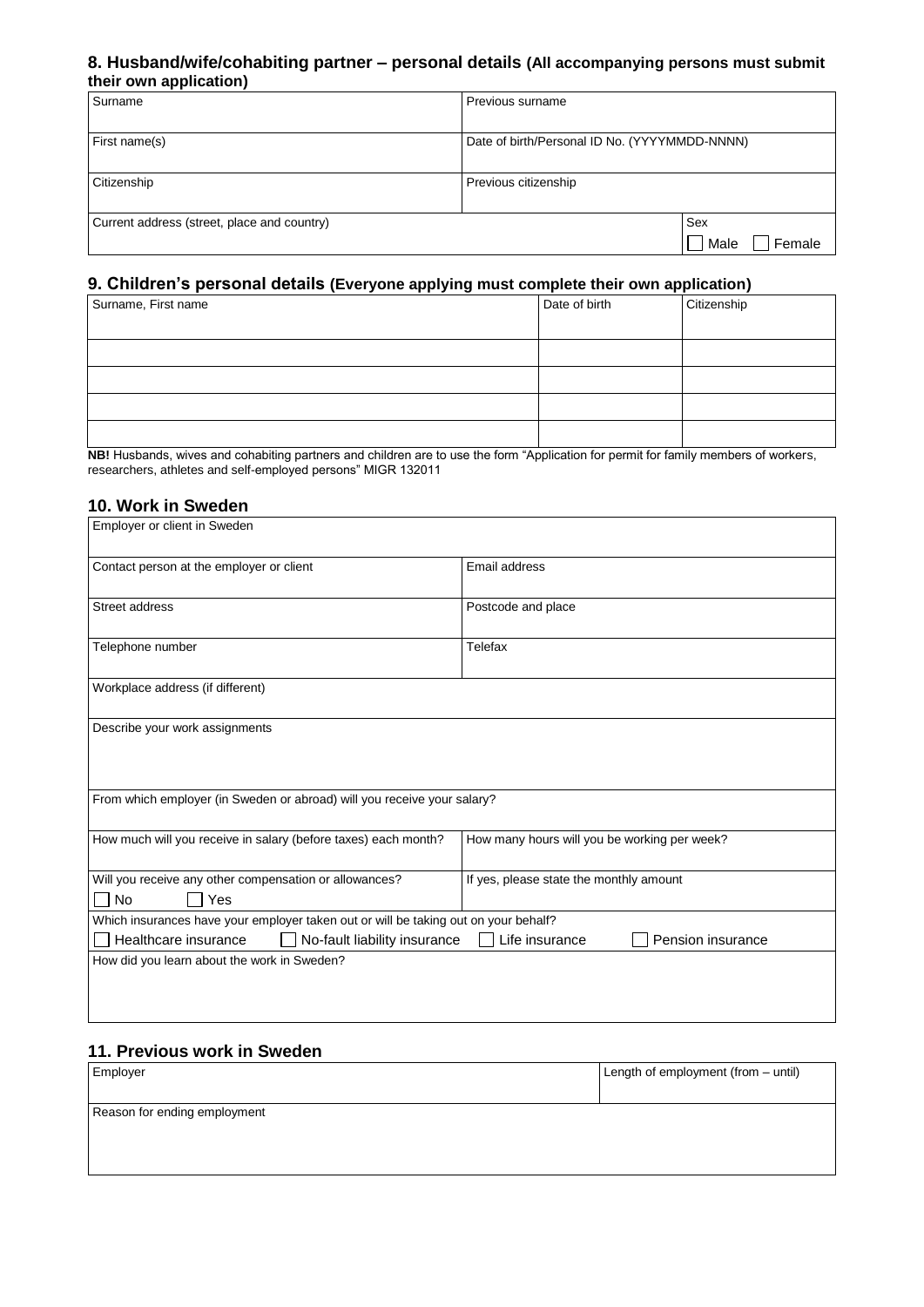#### **12. Previous studies and work experience**

| School education up to and including secondary school level |         | Number of years | Graduated in the year |
|-------------------------------------------------------------|---------|-----------------|-----------------------|
|                                                             |         |                 |                       |
| University/college education (state the level)              |         | Number of years | Graduated in the year |
|                                                             |         |                 |                       |
|                                                             |         |                 |                       |
| Vocational education                                        |         | Number of years | Graduated in the year |
|                                                             |         |                 |                       |
| Previous employers                                          | Work as |                 | Length of employment  |
|                                                             |         |                 |                       |
|                                                             |         |                 |                       |

#### **13. Other information you would like to submit regarding your application**

#### **14. The decision should be sent to**

Please state where you want us to send the decision

#### **Documents to be submitted with your application**

- − Information about the employment [\(www.migrationsverket.se\)](http://www.migrationsverket.se/)
- − Opinion from relevant union [\(www.migrationsverket.se\)](http://www.migrationsverket.se/)
- − A copy of your passport that shows your identity, the passport's period of validity and any residence permits for countries outside your home country.
- − Degree certificate or extract from the records from your university.
- Statement of employment from relevant previous employers.
- Receipt showing that you have paid your application fee

#### **You must also include following documents if you**

#### **are applying for an extension**

- − Summary of your statement of income from the Swedish Tax Agency for this year and the previous year, if you worked in Sweden at that time.
- − Payslips for this year.
- − Certificate of employment from your employer, with information about your employment in Sweden (if you have had a work permit in Sweden for nearly four years.)

#### **have an EU Blue Card in another EU country and are applying for an EU Blue Card in Sweden**

− Copies of current EU Blue Card.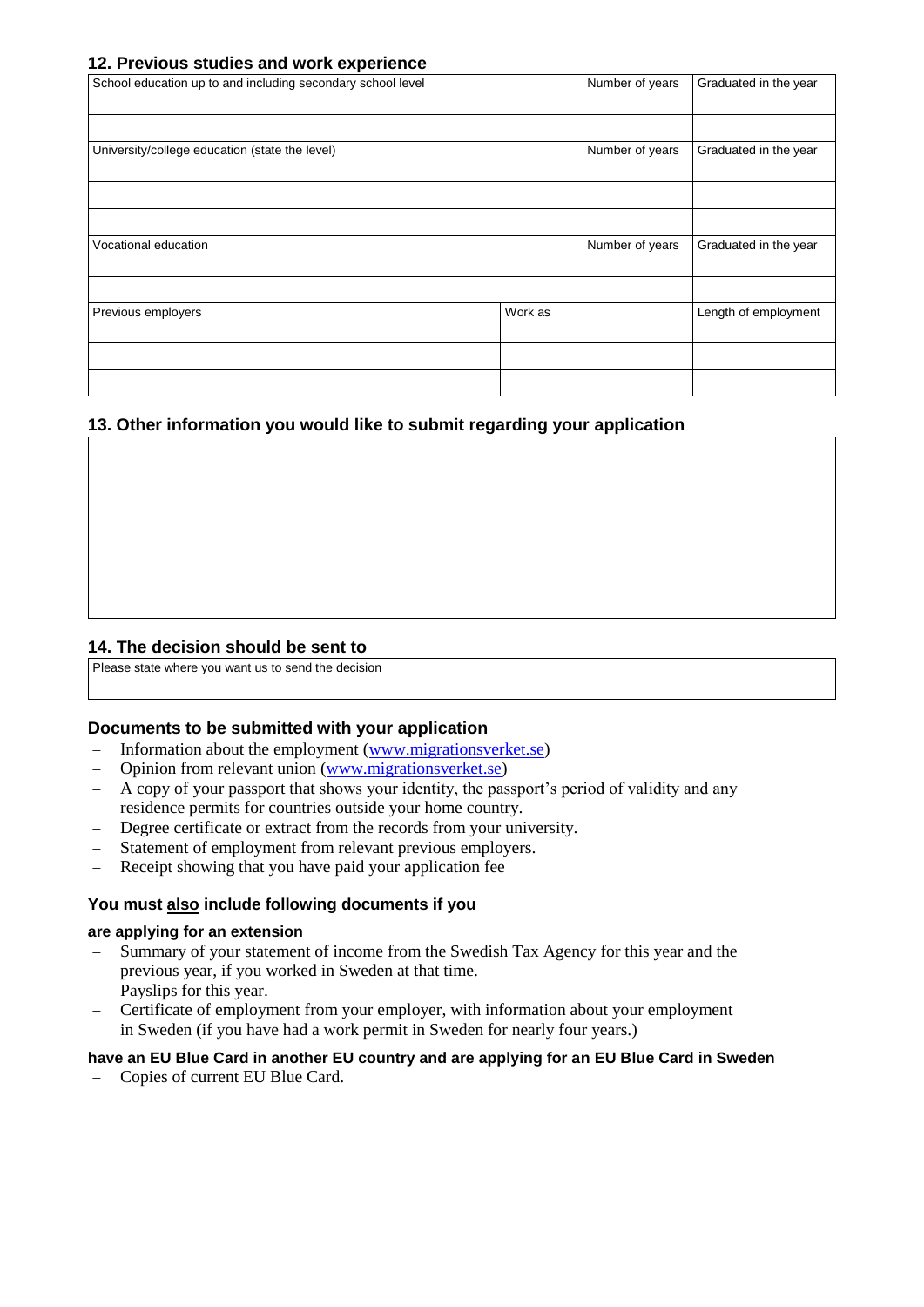#### **are applying for a permanent residence permit**

If you are applying for a permanent residence permit in connection with the extension of your residence permit, you must also send in documents that show that you can support yourself or are exempt from the maintenance requirement.

- If you are employed, you must enclose a certificate of employment and your three most recent salary specifications.
- If you are a self-employed person, you must enclose the registration certificate for your company, the corporate tax certificate, the final tax notice for the previous income year, a copy of income tax return 1 together with a copy of the NE or N3A appendix, INK4 HB (if you have a trading company) for the previous income year and the balance sheet and income statement for the current financial year.

If you have a limited liability company, you must enclose income tax return 1 for the previous year, salary specifications for the past three months and the company's most recent annual report and the income statement and balance sheet for the current financial year.

- If you are a pensioner, you must enclose documents that show that you have a right to an income-based retirement pension, guarantee pension or elderly income support. This can be shown, for example, through a copy of a decision from the Swedish Pensions Agency.
- If you are exempt from the requirement of supporting yourself on other special grounds, you must enclose documents that show that you cannot meet the maintenance requirement on the grounds of a lasting functional impairment, illness or other limitations, such as a decision on the right to sickness allowance or activity compensation from the Swedish Social Insurance Agency, an investigation from the Swedish Public Employment Service or a doctor's certificate.

#### **15. Signature**

I hereby solemnly declare that the information that I have provided is true and that I have not knowingly left out anything that may be of significance in the examination of the case and that I have read the information about the processing of personal data in the annex.

Place and date Signature Signature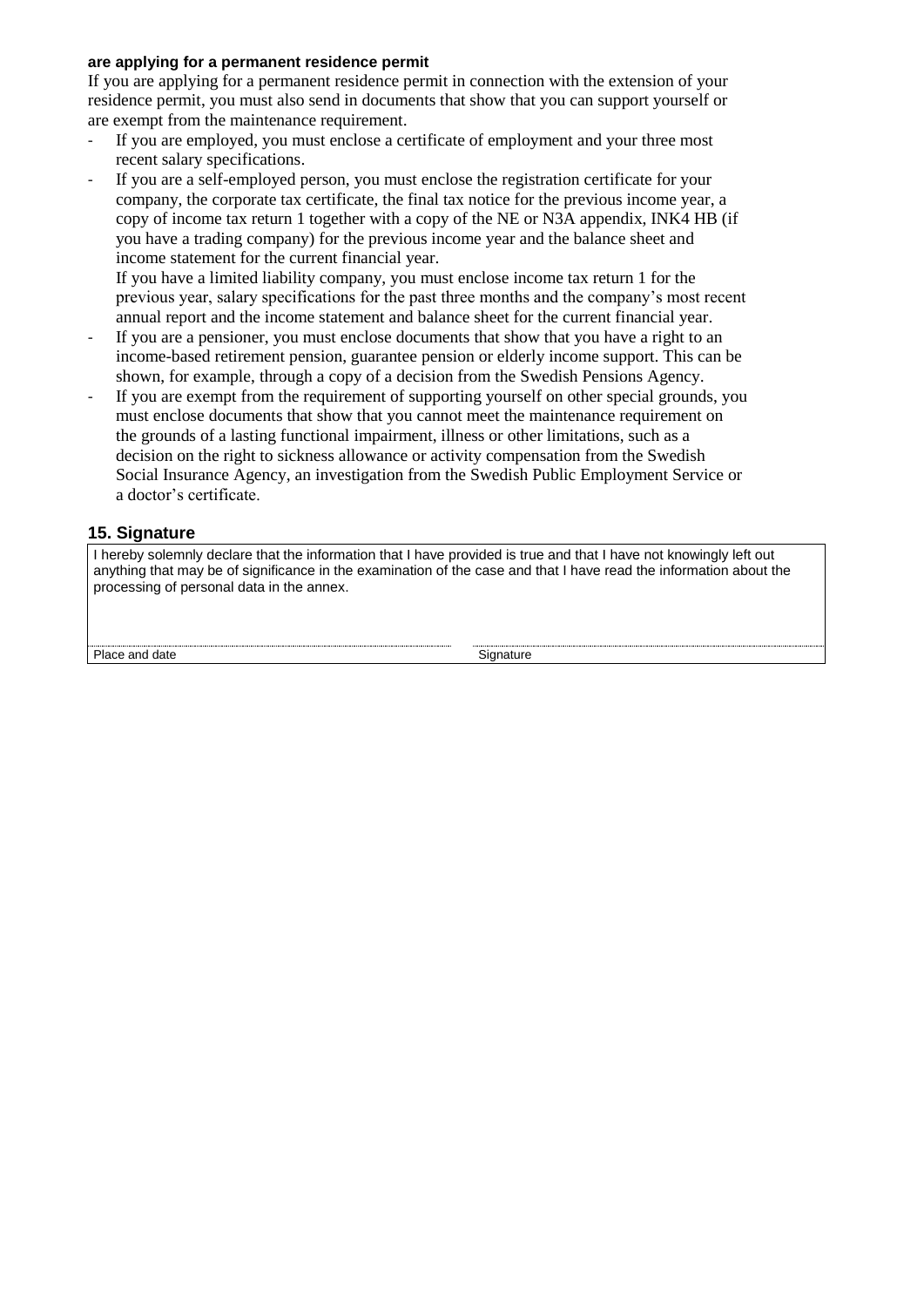

### **Annex – Information on the processing of personal data**

Note that this appendix shall not be sent in to the Swedish Migration Agency.

#### **General information**

This information is provided to meet the information requirements pursuant to the EU General Data Protection Regulation (2016/679), hereinafter referred to as the "GDPR".

#### **Processing of personal data**

The Swedish Migration Agency processes personal data that you provide in the application and during the Swedish Migration Agency's handling of the application. The Swedish Migration Agency processes personal data pursuant to the GDPR and the Swedish Migration Agency's register statute, i.e., the Act on the Personal Data of Aliens (2016:27). The Act on the Personal Data of Aliens includes regulations that mean that personal data may be processed without you having to provide your consent.

#### **Swedish Migration Agency's responsibility**

Personal data is collected by the Swedish Migration Agency, which is the personal data controller and is responsible for the processing of personal data in the application and in the handling. There may be exceptions in case it is another authority or organisation that processes the personal data that you submitted to the Swedish Migration Agency.

#### **Processing of personal data at another authority or organisation**

The personal data you submitted to the Swedish Migration Agency may also be processed at another authority (e.g., the Swedish Tax Agency or a municipality) or organisation, provided that they have the right to process the personal data. That authority or organisation may in these cases be responsible for the processing of personal data.

#### **Purpose of personal data processing**

The Swedish Migration Agency processes your personal data for multiple purposes. The Swedish Migration Agency saves personal data in order for the application process to be carried out, i.e., processing a case concerning, e.g., a residence or work permit. This may also refer to automatic processing, including automatic decisions. The Swedish Migration Agency also processes your personal data to identify you, produce statistics, conduct registration, follow-up, plan, retrace decisions and release information to other authorities. Your personal data is also used in registers of applicants and in archiving at the Swedish Migration Agency.

#### **Checks**

The Swedish Migration Agency will use the personal data for checks in registers, which are necessary to make a decision in the matter. This may involve, for example, checking if you are registered in the Schengen Information System (SIS) and if you appear in the Swedish register of suspects and criminal records (MR/BR).